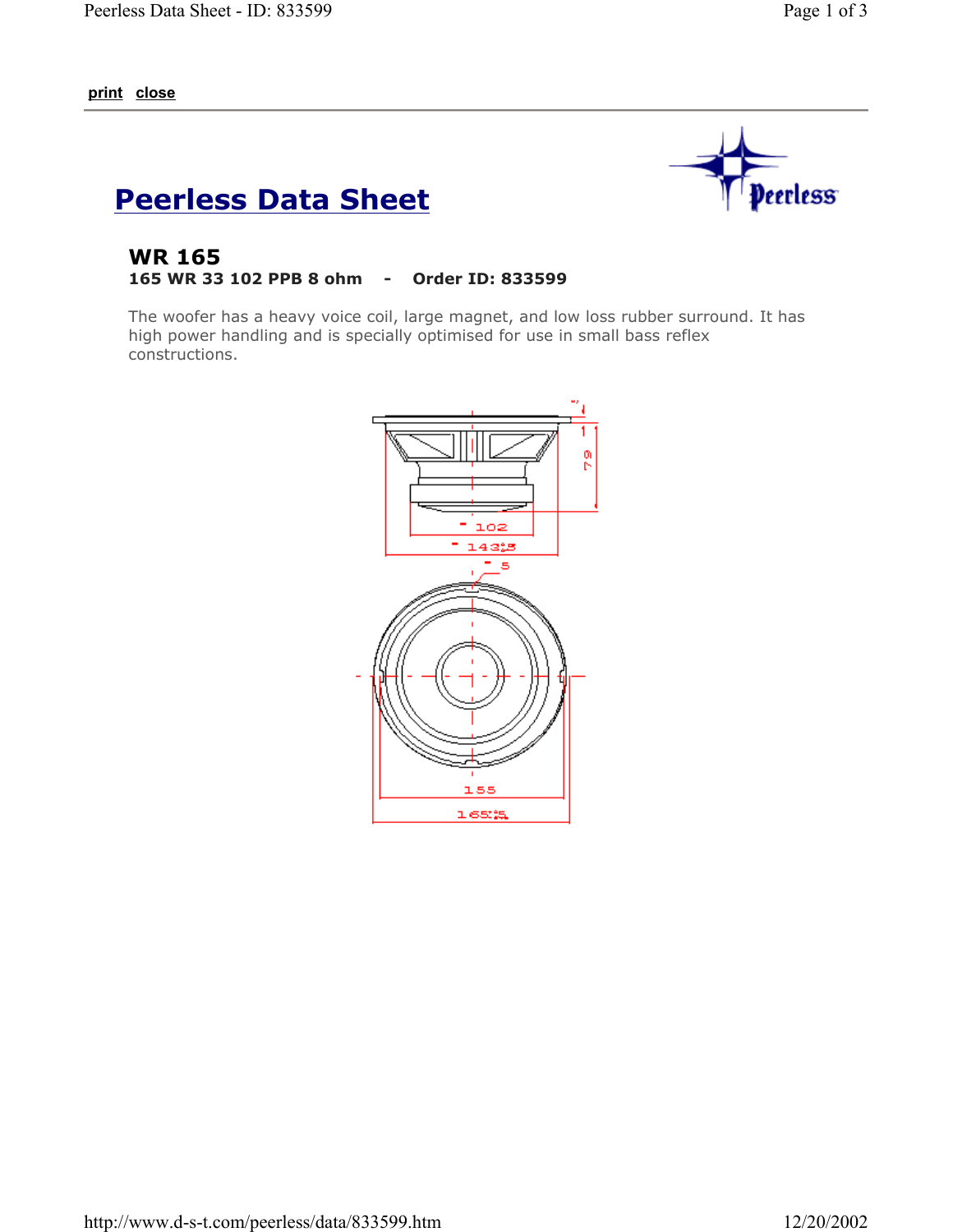## **WR 165**

| <b>Thiele Small parameters:</b>                                   |                |                 | <b>Free air</b> | <b>Common</b> | <b>Baffled</b> |
|-------------------------------------------------------------------|----------------|-----------------|-----------------|---------------|----------------|
| Nominal impedance                                                 | Zn             | (ohm)           |                 | 8             |                |
| Minimum impedance/at freq.                                        | Zmin           | (ohm/Hz)        |                 | 7.0/291       |                |
| Maximum impedance                                                 | Zo             | (ohm)           |                 | 34.0          |                |
| DC resistance                                                     | Re             | (ohm)           |                 | 6.3           |                |
| Voice coil inductance                                             | Le             | (mH)            |                 | 1.2           |                |
| Capacitor in series with 8 ohm<br>(for impedance compensation)    | Cc             | $(\mu F)$       |                 | 11            |                |
| Resonance Frequency                                               | fs             | (Hz)            | 36.2            |               | 35.0           |
| Mechanical Q factor                                               | Oms            |                 | 1.55            |               | 1.60           |
| Electrical Q factor                                               | Qes            |                 | 0.35            |               | 0.36           |
| Total Q factor                                                    | Qts            |                 | 0.28            |               | 0.29           |
| F (Ratio fs/Qts)                                                  | F              | (Hz)            |                 |               | 119            |
| Mechanical resistance                                             | <b>Rms</b>     | (Kq/s)          |                 | 2.12          |                |
| Moving mass                                                       | Mms            | (g)             | 14.4            |               | 15.4           |
| Suspension compliance                                             | Cms            | (mm/N)          |                 | 1.34          |                |
| Effective cone diameter                                           | D              | (cm)            |                 | 12.9          |                |
| Effective piston area                                             | Sd             | $\text{(cm}^2)$ |                 | 130           |                |
| Equivalent volume                                                 | <b>VAS</b>     | (ltrs)          |                 | 32.2          |                |
| Force factor                                                      | B <sub>l</sub> | (N/A)           |                 | 7.7           |                |
| Reference voltage sensitivity<br>Re 2.83V 1m at 291 Hz (Measured) |                | (dB)            |                 |               | 88.0           |
| <b>Magnet and voice coil parameters:</b>                          |                |                 |                 |               |                |
| Voice coil diameter                                               | d              | (mm)            | 33              |               |                |
| Voice coil length                                                 | h              | (mm)            | 14.0            |               |                |
| Voice coil layers                                                 | n              |                 | $\overline{2}$  |               |                |
| Flux density in gap                                               | B              | (T)             | 1.13            |               |                |
| Total useful flux                                                 |                | (mWb)           | 1.03            |               |                |
| Height of the gap                                                 | hg             | (mm)            | 6               |               |                |
| Diameter of magnet                                                | dm             | (mm)            | 102             |               |                |
| Height of magnet                                                  | hm             | (mm)            | 16              |               |                |
| Weight of magnet                                                  |                | (kq)            | 0.54            |               |                |
| <b>Power handling:</b>                                            |                |                 |                 |               |                |
| Long term Max System Power (IEC)                                  |                | (W)             | 150             |               |                |

Max linear SPL (rms) / by power  $(dB/W)$  106/90